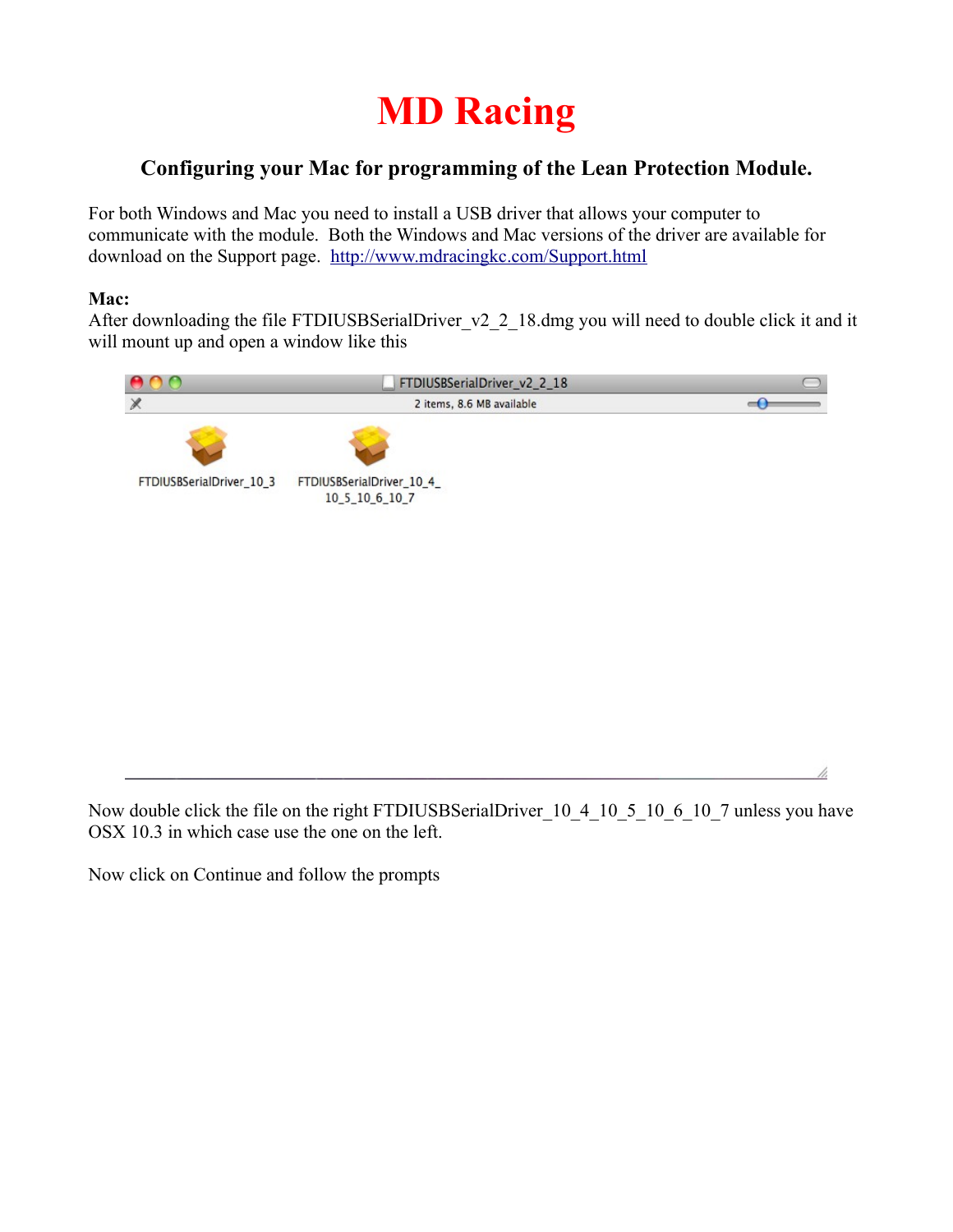

At the end you'll get a confirmation all done like this

|                                                                                                                                                     | Install FTDIUSBSerialDriverInstaller                                                                                                |
|-----------------------------------------------------------------------------------------------------------------------------------------------------|-------------------------------------------------------------------------------------------------------------------------------------|
| $\Theta$ Introduction<br><b>B</b> Read Me<br><b>O</b> Destination Select<br><b>⊖ Installation Type</b><br><b>⊖</b> Installation<br><b>O</b> Summary | The installation was completed successfully.<br>The installation was successful.<br>The software was installed.<br>Close<br>Go Back |
|                                                                                                                                                     |                                                                                                                                     |

Plug in the Lean Protection Module if you have not already.

Now we need to open up the Terminal application that's in Utilities. First go into "Applications". Most have a short cut on the dock like this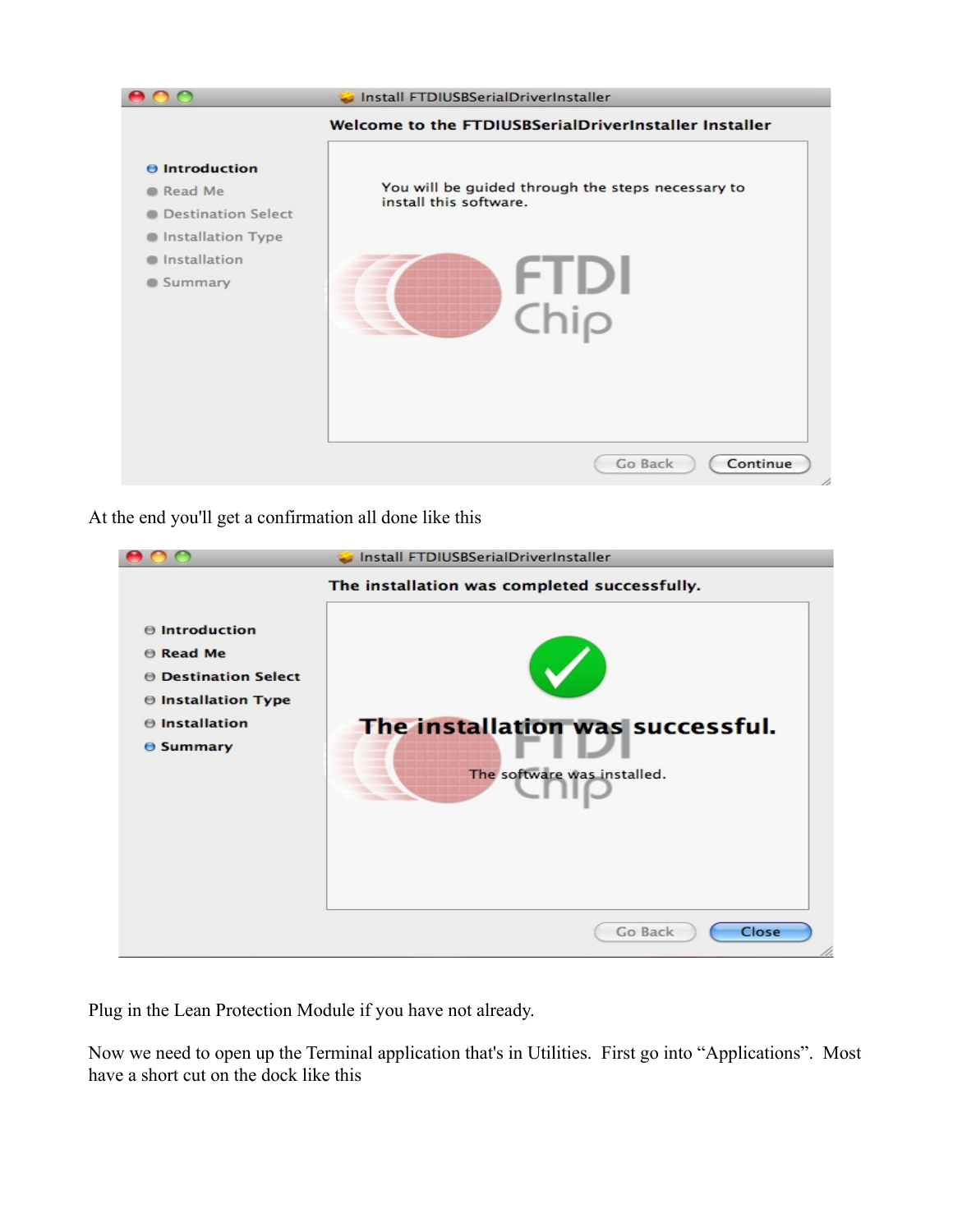

Go into Applications and click on "Utilities" and inside of Utilities click on "Terminal" as shown below.

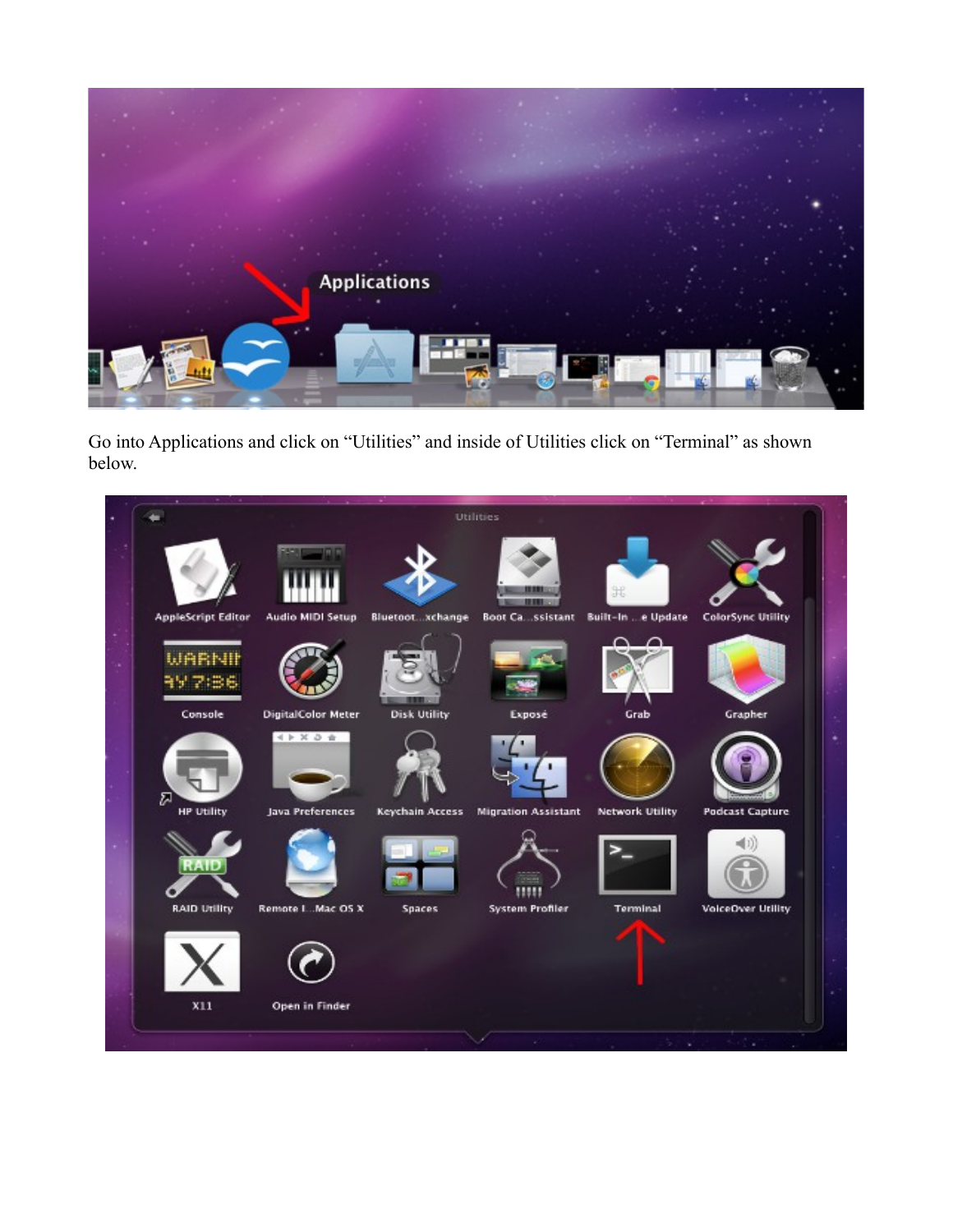It will open up a blank terminal window like this



Now you can simply type "screen /dev/tty.usb" without the quotes and don't press enter yet. Should be looking like this

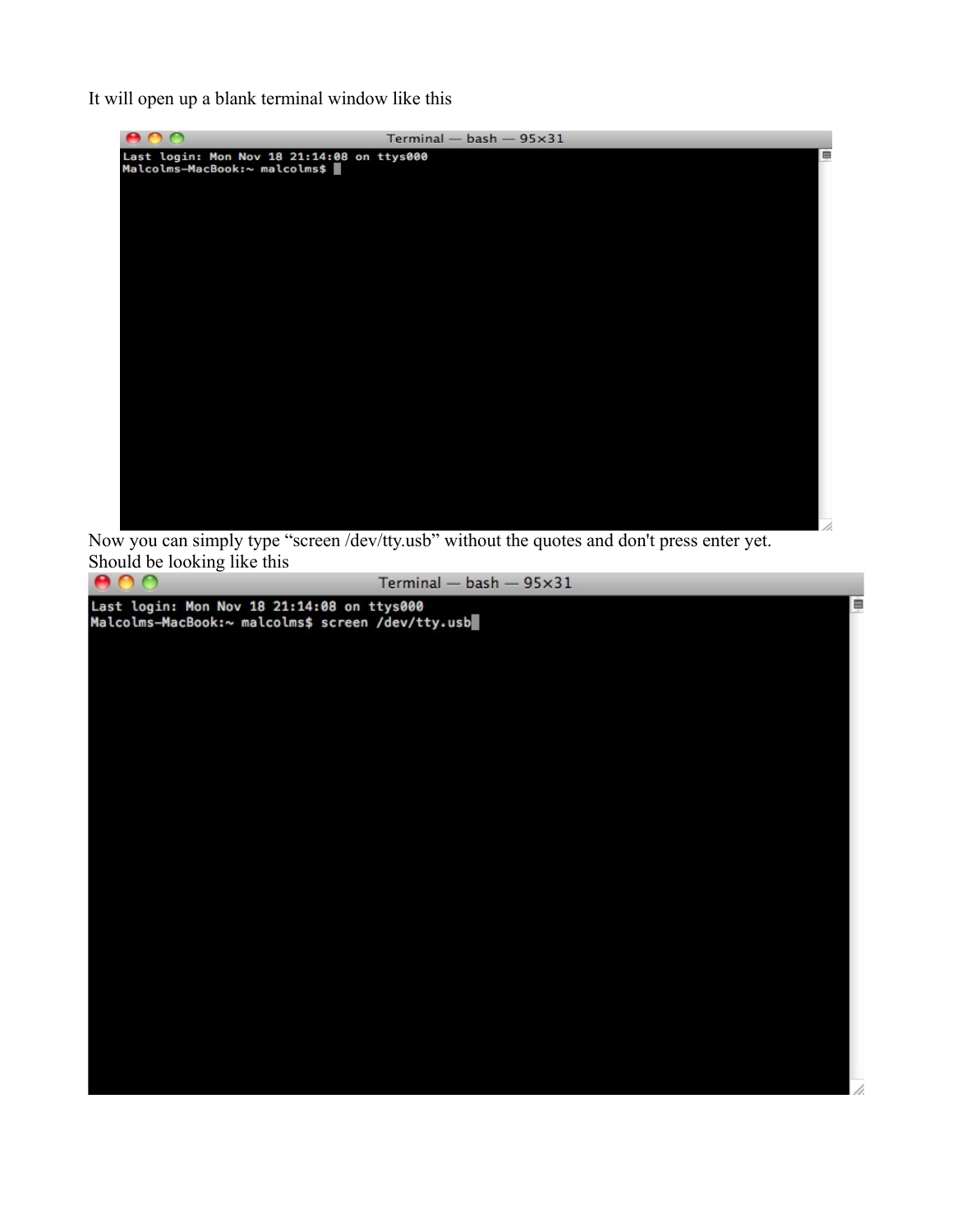At this point hit the "tab" key on your keyboard and it will auto complete the command for you. The mix of letters and numbers will be different for everyone.